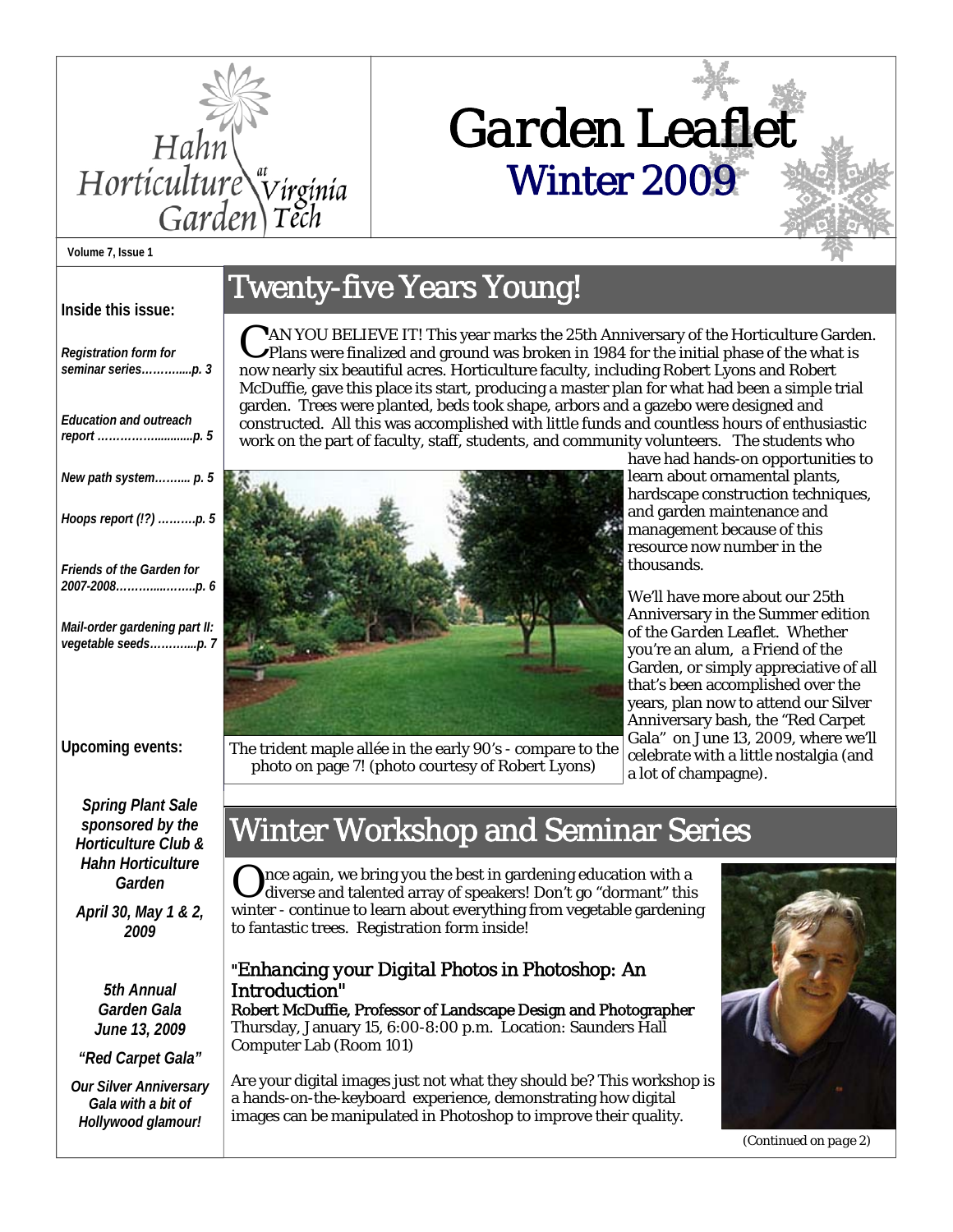# Winter Seminar Series *(cont.)*<br>Such skills as cropping, adjusting exposure, realignment and Jap

of images, and color enhancement will be explored. A great follow-up for those who've taken Robert's Introduction to Digital Photography class. This workshop is limited to 20 participants, pre-payment required. \$15 Friends of the Garden members/\$20 general public.

## *Friends of the Garden Lecture "A* Rosa *by Any Other Name: De-mystifying Plant Nomenclature"*  Dr. Holly Scoggins, Associate Professor & Director, Hahn Horticulture Garden

Thursday, January 22, 6:00-7:30 p.m. Location: Fralin Auditorium

FREE for Friends of the Garden/\$20 general public

Plant common names are easy to remember but not always accurate and certainly not universal; Linneaus really was doing us a favor with the creation of binomial nomenclature! Botanical names can give wonderful insight into to the nature of the plant as well as its relationship to other plants. Glimpses of the rich history of plant



exploration can also be revealed within a plant's name. You'll be far more comfortable with botanical names by the end of the evening!

## *"Great Woody Plants for Blue Ridge Gardens: New Favorites and Old Friends"*  Dr. Richard Olsen, Research Geneticist, US National Arboretum.

Thursday, February 12, 6:00-7:30 p.m. Location:

Fralin Auditorium \$15 Friends of the Garden/\$20 general public

New plant introductions, whether as novel species or new forms of old favorites, continue to fuel the excitement of gardening in the twentyfirst century. Dr. Olsen will share his new favorites as well as old friends from travels around the U.S., Europe,



and Japan that are deserving of greater attention. Including many that have gone unnoticed in the collections of the U.S. National Arboretum, where he directs the urban tree breeding program.

## *"The Forgotten Annuals… What Happened to Growing Plants from Seed?"*

Janet Draper, Horticulturist, Smithsonian Institute Thursday, February 26, 6:00-7:30 p.m. Location:

Fralin Auditorium \$15 Friends of the Garden/ \$20 general public

Janet will remind us that annuals are wonderful and easy plants to include in our garden and encourage us to rethink how we can incorporate these amazing beauties in our landscapes. Ms. Draper earned a degree in Horticulture from Purdue University and went on to several internships including Mt. Cuba Center for Native Piedmont Plants in Newark, Delaware; Staudengartnerei Grafin von Stein-Zeppelin (Perennial Nursery of Countess von Stein), Laufen, Germany; and Beth Chatto Gardens, Elmstead



Market, England. Ms. Draper has been a horticulturist with the Smithsonian Institution for the past eleven years and is currently in charge of the Mary Livingston Ripley Garden.

## *"A-Z Organic Gardening for the Homeowner"*  Dennis Dove and Tinsley Weaver of Good Food/Good People and Full Circle Farm

Tuesday, April 7, 6:00 – 8:00p.m. Location: Peggy Lee Hahn Garden Pavilion

\$20 general public/\$15 Friends of the Garden

Organic farmers Tenley Weaver and Dennis Dove of Good Food/Good People and Full Circle Farm in Floyd, Virginia, will share their extensive expertise on organic vegetable gardening. Everything from starting seeds to harvest will be covered. They will discuss easy-to-grow crops, pest and disease-resistant cultivars, and organic practices. Spring crop seedlings will be available for purchase.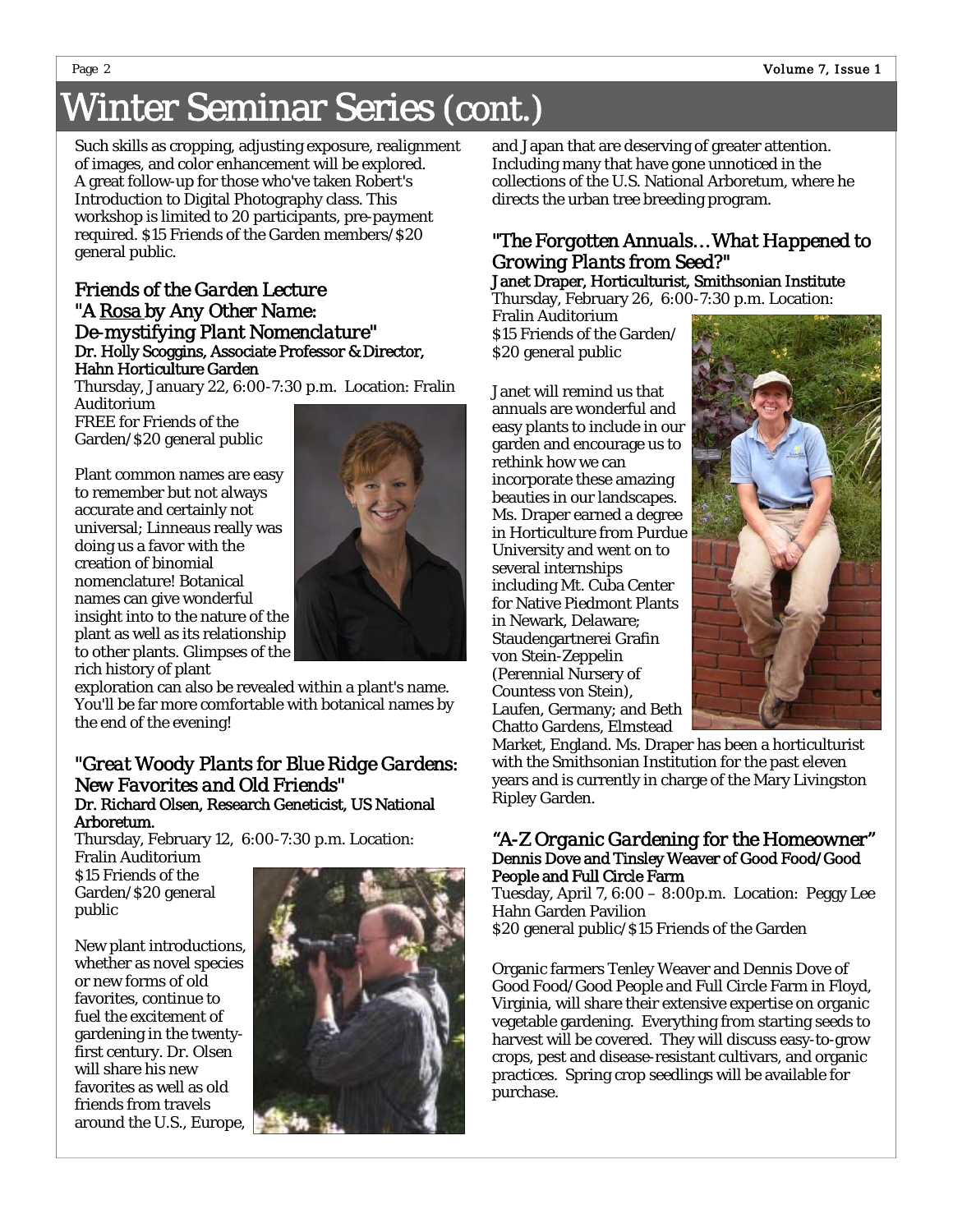## **Winter 2009 Garden Seminars and Workshops at the Hahn Horticulture Garden Registration Form**

**Cut here and mail it in!** Cut here and mail it in!

 $\blacksquare$ 

П П Pre-registration is required for hands-on workshops and recommended for seminars! Go to our website to find more details on these events – www.hort.vt.edu/hhg.

| STEP 1: FILL IN YOUR CONTACT INFORMATION |       |                         |         |  |  |
|------------------------------------------|-------|-------------------------|---------|--|--|
| name                                     |       |                         |         |  |  |
| address                                  |       |                         |         |  |  |
| address line 2                           |       |                         |         |  |  |
| city                                     | state | zip                     |         |  |  |
| home telephone*                          |       | work or cell telephone* | e-mail* |  |  |

\*phone/e-mail needed so we can contact you in the event of a weather-related cancellation.

| Seminar or Workshop                                                                                     | <b>Number</b><br>attending | Cost (Join our Friends of the Garden<br>program for discounted rates!) | \$ Totals |
|---------------------------------------------------------------------------------------------------------|----------------------------|------------------------------------------------------------------------|-----------|
| Enhancing your Digital Photos in PhotoShop: An Introduction" with<br>Robert McDuffie                    |                            | \$20 General Public                                                    |           |
| Thursday, January 15, 2009, 6:00 p.m. - 8:00 p.m. - Saunders Hall<br>Room 101                           |                            | \$15 for Friends of the Garden                                         |           |
| Friends of the Garden Seminar - "De-mystifying Plant Nomenclature"<br>with Holly Scoggins               |                            | \$20 General Public                                                    |           |
| Thursday, January 22, 2009, 6:00 p.m. - 7:30 p.m. Fralin Auditorium                                     |                            | <b>FREE</b> for Friends of the Garden                                  |           |
| "Great Woody Plants for Blue Ridge Gardens: New Favorites and Old<br>Friends" with Richard Olsen        |                            | \$20 General Public                                                    |           |
| Thursday, February 12, 2009, 6:00 p.m. - 7:30 p.m. Fralin Auditorium                                    |                            | \$15 for Friends of the Garden                                         |           |
| 'The Forgotten Annuals What Happened to Growing Plants from<br>Seed?' with Janet Draper                 |                            | \$20 General Public                                                    |           |
| Thursday, February 26, 2009, 6:00 p.m. - 7:30 p.m. Fralin Auditorium                                    |                            | \$15 for Friends of the Garden                                         |           |
| "A-Z Organic Gardening for the Homeowner"<br>with Dennis Dove and Tinsley Weaver                        |                            | \$20 General Public                                                    |           |
| Tuesday, April 7, 2009, 6:00 p.m. to 8:00 p.m.<br>Peggy Lee Hahn Garden Pavilion (limited to 40 people) |                            | \$15 for Friends of the Garden                                         |           |
|                                                                                                         |                            | <b>TOTAL AMOUNT OF CHECK:</b>                                          |           |

| STEP 3: MAIL THIS FORM WITH CHECK TO:   Make checks payable to Treasurer, Virginia Tech. | If you've followed all three steps, consider yourself registered! We will only contact                                                                                                                                                                                |
|------------------------------------------------------------------------------------------|-----------------------------------------------------------------------------------------------------------------------------------------------------------------------------------------------------------------------------------------------------------------------|
| Hahn Horticulture Garden at Virginia Tech<br>301 Saunders Hall<br>Blacksburg, VA 24061   | you if an event is filled or cancelled. For more information on these seminars or<br>other Garden events, call (540) 231-5970 or e-mail vtgarden@vt.edu. Hands-on<br>workshops fill quickly, please call to check on space if registering close to the event<br>date. |

**Become a 2008-2009 Friend of the Garden!** Get the Friends of the Garden member's discount rate along with other benefits! Go to our website at www.hort.vt.edu/hhg to print off a membership form. Mail it to us with this registration form but please make a separate check out for the membership to the *Virginia Tech Foundation*.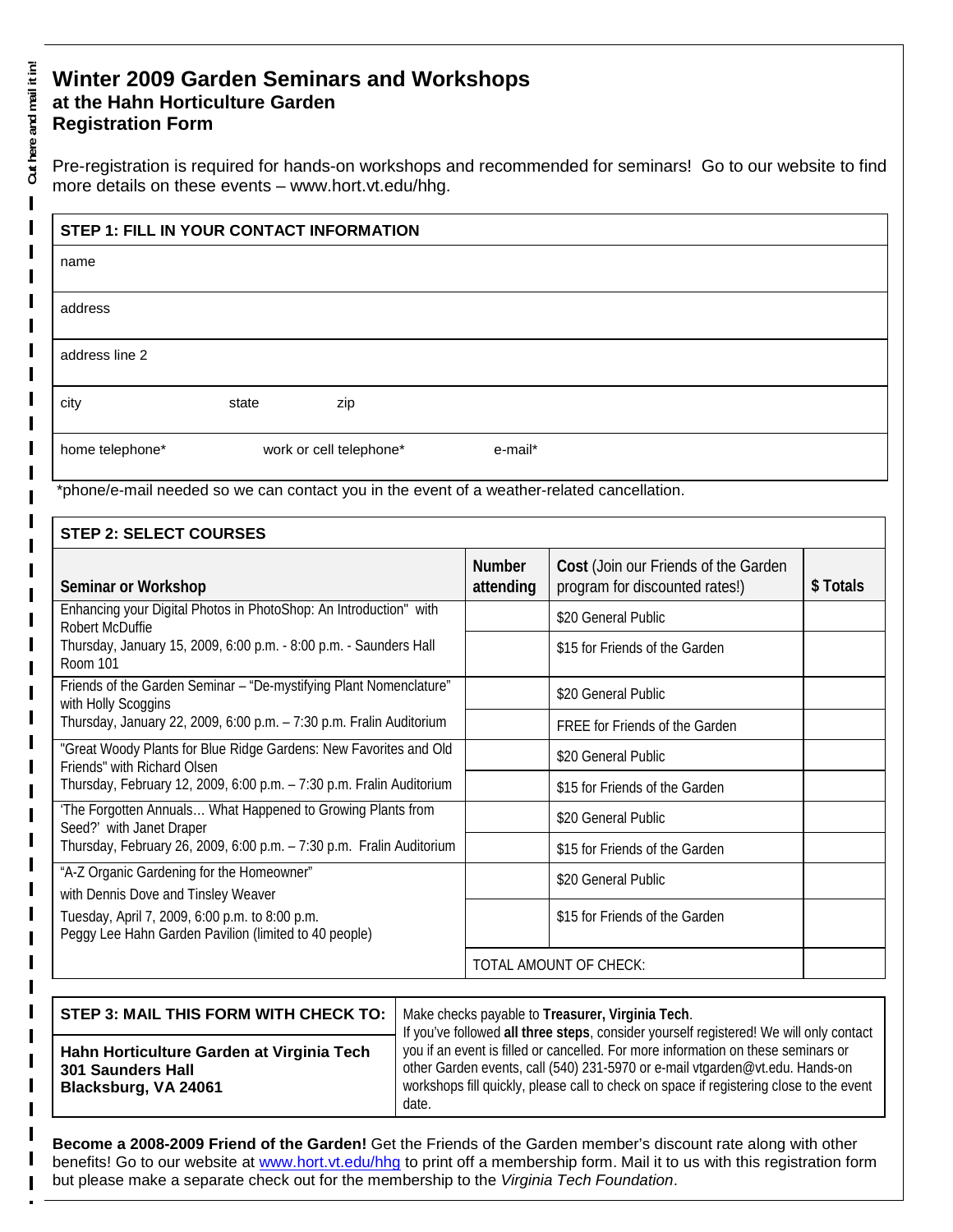Postage required

Hahn Horticulture Garden 301 Saunders Hall Dept. of Horticulture Virginia Tech Blacksburg, VA 24061

\_\_\_\_\_\_\_\_\_\_\_\_\_\_\_\_\_\_\_\_\_\_\_\_ \_\_\_\_\_\_\_\_\_\_\_\_\_\_\_\_\_\_\_\_\_\_\_\_ \_\_\_\_\_\_\_\_\_\_\_\_\_\_\_\_\_\_\_\_\_\_\_\_ \_\_\_\_\_\_\_\_\_\_\_\_\_\_\_\_\_\_\_\_\_\_\_\_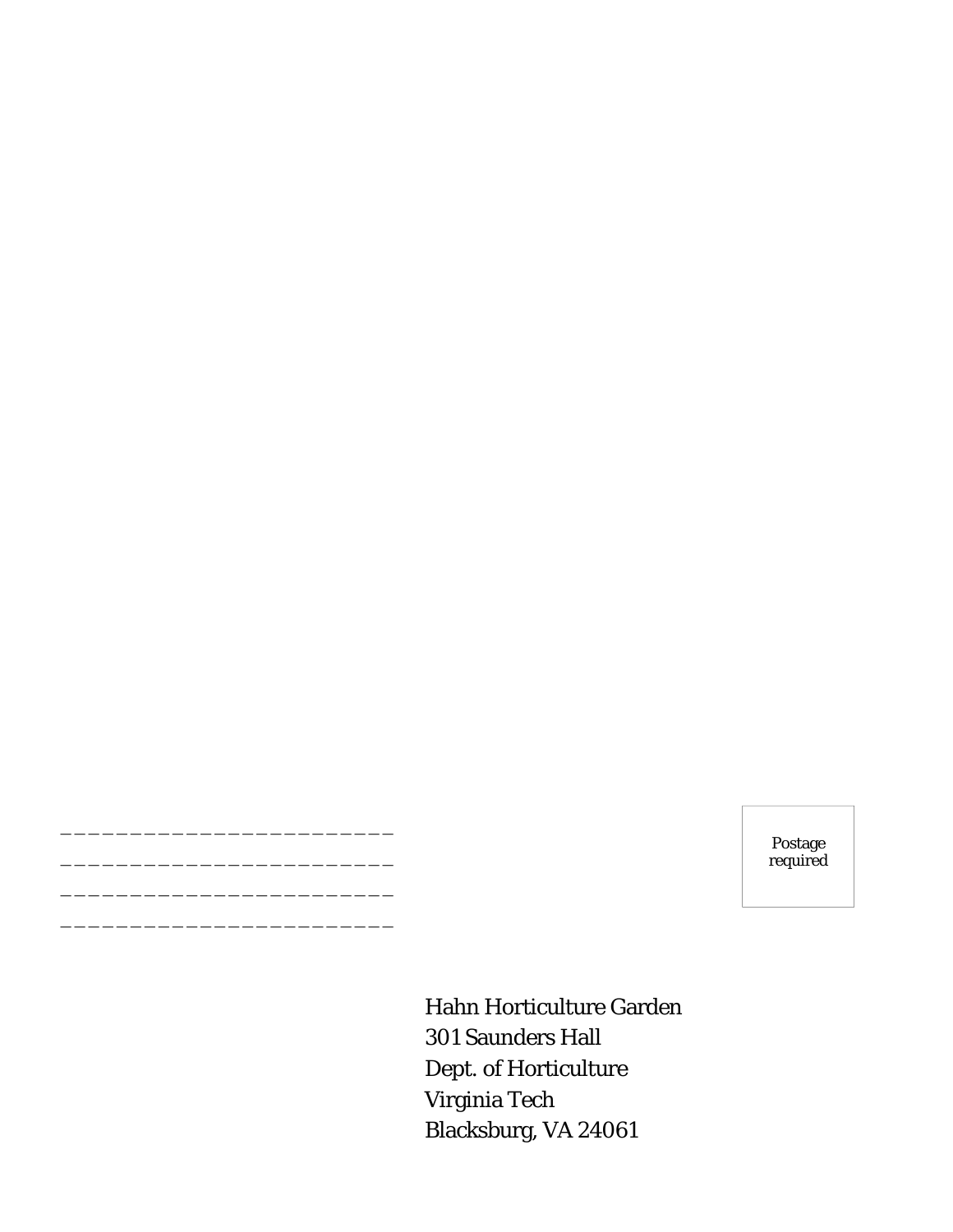#### Volume 7, Issue 1

First, I would like to thank our volunteers for a great year of help in the garden! We had the largest group of volunteers ever! They helped with everything from planting the new meadow garden to helping with tours and activities for school groups. Our volunteers truly make a difference!

We had a great year of programs! The monthly Garden Walk Series was a success, especially the Butterfly Walks

lead by entomologist Tom McAvoy. **Other** programs ranged in topic from Woodland **Wildflowers** presented by William Cullina of the New England Wildflower Society to the popular Digital

![](_page_4_Picture_5.jpeg)

A Monarch sips on Ironweed nectar during the August Butterfly Walk. (photo courtesy of Shelly Maycock)

Horticulture Photography Workshops led by Landscape Design instructor, Robert McDuffie.

Hundreds of k-12 students visited the garden this year! This winter I am working on structured SOL-based field trips for k-12 students. The field trips will offer hands-on, experiential learning in the Garden. I recently completed correlating the Junior Master Gardener curriculum with the Virginia Standards of Learning. I hope this will encourage educators to incorporate the curriculum into their classrooms, after school clubs, summer camps, etc. The JMG curriculum is full of fun, hands-on lessons that can be used to teach across disciplines.

The Garden and Pavilion were incredibly popular this year with over 130 events! We were booked with weddings from May through October and we're already starting to book up for 2009!

Stay up to date on garden happenings by checking out our awesome web site www.hort.vt.edu/hhg, and our new Garden Blog, both created by web mistress Dr. Holly Scoggins. I look forward to even bigger and better programs in 2009!

*- Stephanie Huckestein, Education and Outreach Coordinator* 

## New Garden Blog

Yes, everybody and their mother has a blog, but now we have one, too! Check it out for frequent posting of news, opinions, cool plants, and random garden stuff all from the staff of the Hahn Horticulture Garden. The Blogspot program makes it easy to leave comments after each article - so if you visit, let us know you've been there! *- HS* 

http://hahnhorticulturegarden.blogspot.com

## Garden Hoops Report (!?)

B asketball and gardening collide (oof!) for Cheick Diakite - Virginia Tech's starting senior center. As many of you know, he's become an important part of the garden, working with us part-time since his sophomore summer.

The "Big Man from Mali", as sports announcer Bill Roth refers to him, comes in MIGHTY handy, as you might imagine. At 6' 9" and 225 lbs, that's some mulch-moving power, plus he's the official hanger-upper of the big, heavy flower baskets around the pavilion. He's gained experience in planting, watering, greenhouse growing, and lots more. His easy smile and good nature have made him a pleasure to work with, even as he's kindly put up with all kinds of nonsense around here (example: the

skunk incident of '08).

He's also very serious about the opportunity to get a degree; majoring in Agricultural and Applied Economics, he's on track to graduate this spring.

We wish Cheick much success in his Senior season and beyond. Join us in rooting for him as the tough ACC schedule gets underway!

*- H.S*.

![](_page_4_Picture_22.jpeg)

Cheick takes a charge from the Hokie Bird. (photo courtesy of Ivan Morozov)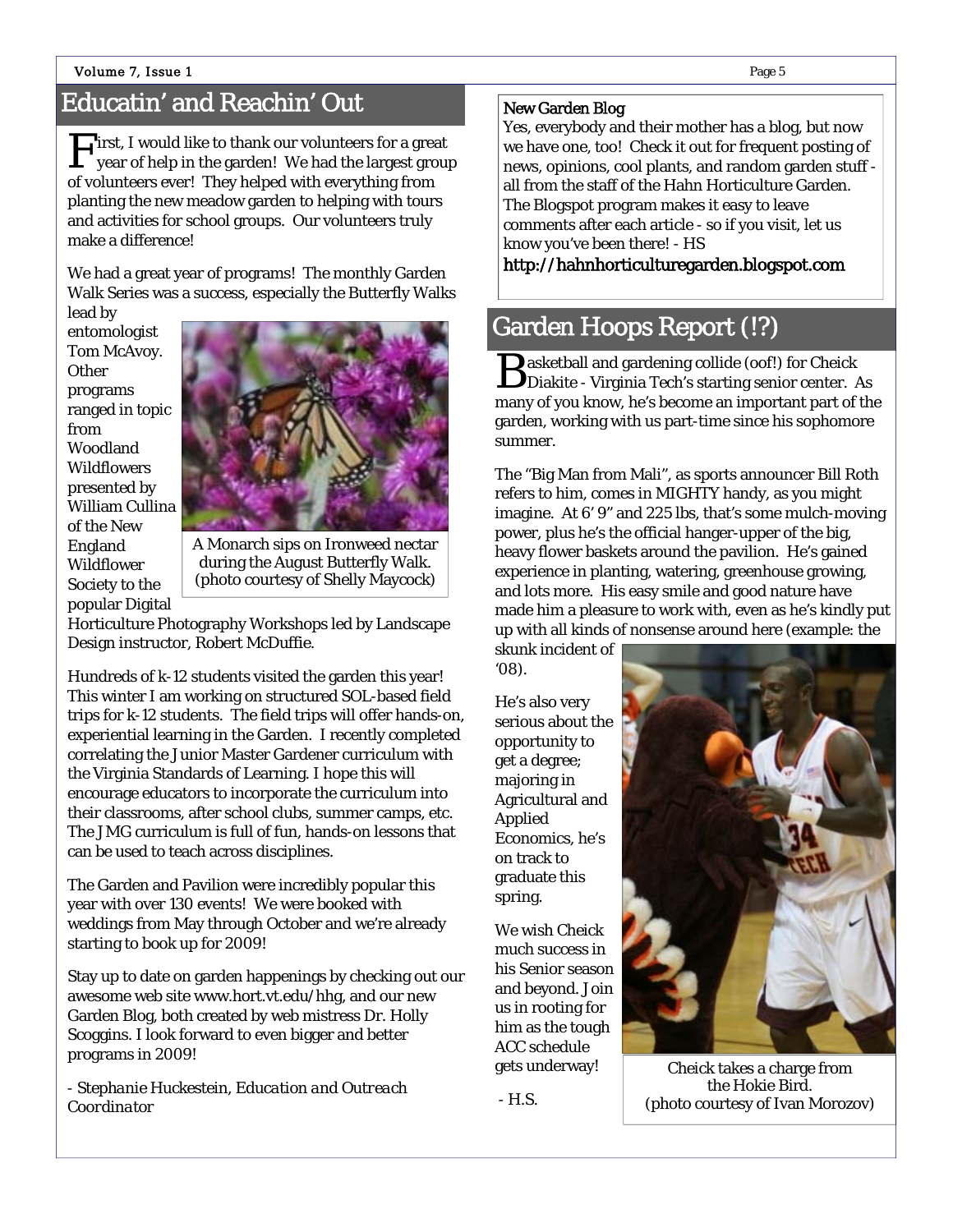## Thank you to our members - 2007-2008

The current edition of the Friends of the Garden membership program has been in place since 2002. Over the past  $\sf L\;$  six years, our Friends have funded garden operations to the tune of \$35,000. I can't tell you what an impact this makes on our ability to improve plant collections, pay student workers, present educational programs - the list goes on and on. Many of you have been Friends since the very first year...and whether new or old, we appreciate each and every one of you.

Below are the members for the 2007-2008 membership season. We did encounter some issues with receiving the forms from the VT Foundation, so if you're sure that you joined, but your name does not appear, please contact me. This year, we're having you mail the forms directly to the garden, then we forward them to the Foundation - it's been a much smoother process.

If you've yet to join for this year (2008-2009), it's certainly not too late! Though memberships run from June to July, you still have time to enjoy discounts on registration for our seminars and workshops, the spring plant sale discount, and free admission and discounts to 235 public gardens and arboreta across the country through the American Horticulture Society reciprocal admission program. Simply visit our website for a membership form (www.hort.vt.edu/hhg); you can print it off and mail in or bring by the garden. Thanks again to all of our garden Friends! *- Dr. Holly Scoggins*

## Friends of the Garden for 2007-2008

## Senior, Individual, and Couples

Mary & Buck Adkins Carlene Arthur John & Vicky Barden Charles & Chris Blanton Mary Lynn Brammer Barbara Buit & Bernadette Kyle Christina Coen Elizabeth Cramer Andrea Dixon Kathy Duncan Charlene & Joseph Eska G. Thomas Evans Sandra Ferraraccio Jane Floyd Stanley Francis Deborah Fullbright Joyce & Albert Gillespie Karolyn & Clarence Givens Shirley Gordon Denise Greene Robert & Linda Guiles Angie Hall Jeanne Hamilton Richard Harrison May Hart Gloria, Ed, & Samantha Henneke David Hensel Ann & Paul Hlusko

Pamela & Paul Hoag June Hoffman Emily Hurst & Jeffrey Grant Evelyn Kimball Donna Knarr Michael Kosztarab Catherine S. Leitch Suzie & Randy Leslie Lynn Lipsey Janice Litschert Bob & Susan Lockwood Linda & Timothy Mack Victor Meadows Donna Meeks Janice & Keith Mileski Kathy Mills Paula & Craig Moore Teresa Mucha Edward Munns, Jr. Sharon & George Nichols Karen & John Novak Elizabeth & Charley O'Brien John & Amy Ogburn Suzanna Pisano Patricia Polentz Judy Pospichal Jeanne & L. David Roper Pam Simmons Jan Spahr Arthur Squires Connie Stone Jim Topping

Terry Tosh Gale Washburn Eve Willis Libba & Barry Wolfe Janice Woodard Robert & Esther Youngs Anna Yousten Ann & Shim Zudekoff

#### Sponsor

Susan Brickhouse Bonnie & Franklyn Moreno Vicki Board Wert

## Benefactor

Noah Magnifico Brenda Schnell

## Patron

Thomas, Margaret, and Daniel **Teates** Dorothy Woods

#### Ambassador

Peggy Lee & T. Marshall Hahn Mike & Susie Hildebrand, James River Nurseries Warren & Margie Kark Saunders Brothers, Inc. Wayne Sawyer, Bennett's Creek **Nursery** Paul & Sonya Westervelt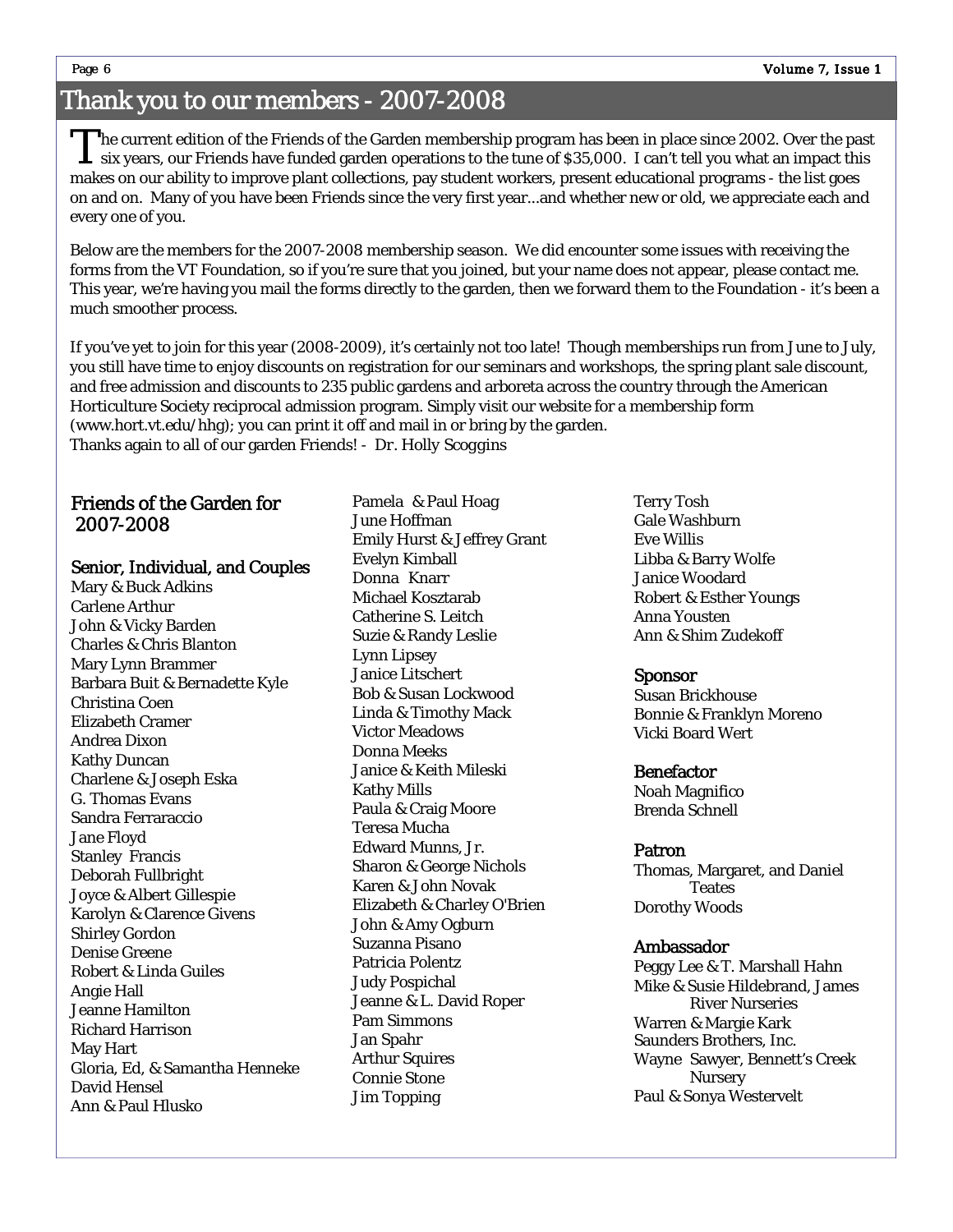## Down the [New] Garden Path...

V irginia Tech's motto - *Ut Prosim* - That I May Serve - is a motto I am proud to be associated with and words I strive to live up to. Part of a public garden's mission is to serve its visitors as a place providing respite, education, and many other wonderful things. In effort to better serve our visitors, we recently continued the path system established in the meadow garden into the older sections of the garden. A circulation path system has been in two incarnations of the garden's Master Plan, one in 2001 and one from back in the mid-80's, so it is extremely exciting that this long-standing vision for the garden has finally come into existence. Dr. Holly Scoggins, our Garden Director, took advantage of the opportunity to piggy-back onto a Virginia

Tech Facilities project to create the path system at a ridiculously minimal cost to the garden.

The circulation path is already creating much wonderful foot traffic through the garden, and allowing for new traffic that we previously have not been able to host, like wheelchairs, walkers, and strollers. Another added benefit of the path is its reduction of turf wear and tear, and vast stretches of mud that result from hundreds of students and other visitors walking through the garden each week. I've heard a few people express their dismay over the choice of asphalt as the material for the path. To be honest, I used to feel similarly. But, as I have had time to reflect on the purpose of the pathway and its ability to open the garden for so many new visitors, I have become its biggest fan. Also, asphalt is, by far, the most cost-effective, long-lasting, lowest maintenance material available. So, to the asphalt haters, take a moment to think of this new pathway system with Virginia Tech's motto in mind and you, too, will see the beauty of it all. *Ut Prosim* aside, on a purely aesthetic level, I think the pathway is looking quite nice! Please come check it out! Oh, and one more thing… Chanticleer (that famous garden in Pennsylvania) has asphalt paths. 'Nuff said!

![](_page_6_Picture_5.jpeg)

![](_page_6_Picture_6.jpeg)

The new path winds through the trident maple allée. (photo courtesy of Dabney Blanton)

*Editor's note: Dabney is now a full-time horticulturist here at the garden. A 2007 graduate of the Dept. of Horticulture (she also served as a garden intern that summer), she brings a generous amount of enthusiasm for both public gardening and plants of all kinds.* 

## Mail-order Gardening Part II - Vegetable Seeds

Last winter, I wrote about some of my favorite mail-order nurseries and web sites - this season I thought I'd share<br>I some favorite seed sources [contact information at the end of the article]. It's no secret that more fol are interested in growing their own food—the Garden Writer's Association's comprehensive annual survey found that 39% of the consumers interviewed planned to grow vegetables and/or fruit this year.

Count me in. As Joel and I now have a lot more space at our farm in Newport, our vegetable garden has grown from the requisite tomatoes, 'taters, corn, and okra (okra is requisite for me, maybe not everyone…) to a sprawling enterprise. Last season was the Summer of the Potato at our place. Joel noted correctly that eight varieties *might* have been a bit excessive for two people (O.K., so I went a little nuts...). I've ordered seed potatoes from several vendors over the years, but have been consistently pleased with both High Mowing and Fedco Seeds' "Moose Tubers" division - lots of heirloom and fingerling varieties. To complete your garlic mashed potatoes recipe, both of these companies carry a good selection of garlic for fall planting but neither compare with Territorial Seed Company's 22 varieties—yow!

Speaking of excessive, I've recently discovered Tomato Growers Supply - they carry more than 500 varieties of tomatoes, peppers, and eggplant. My question to those of you already familiar with this company is...holy cow, how do you choose?! When it comes to tomatoes, nothing beats the taste and color of heirloom varieties, but the wait can